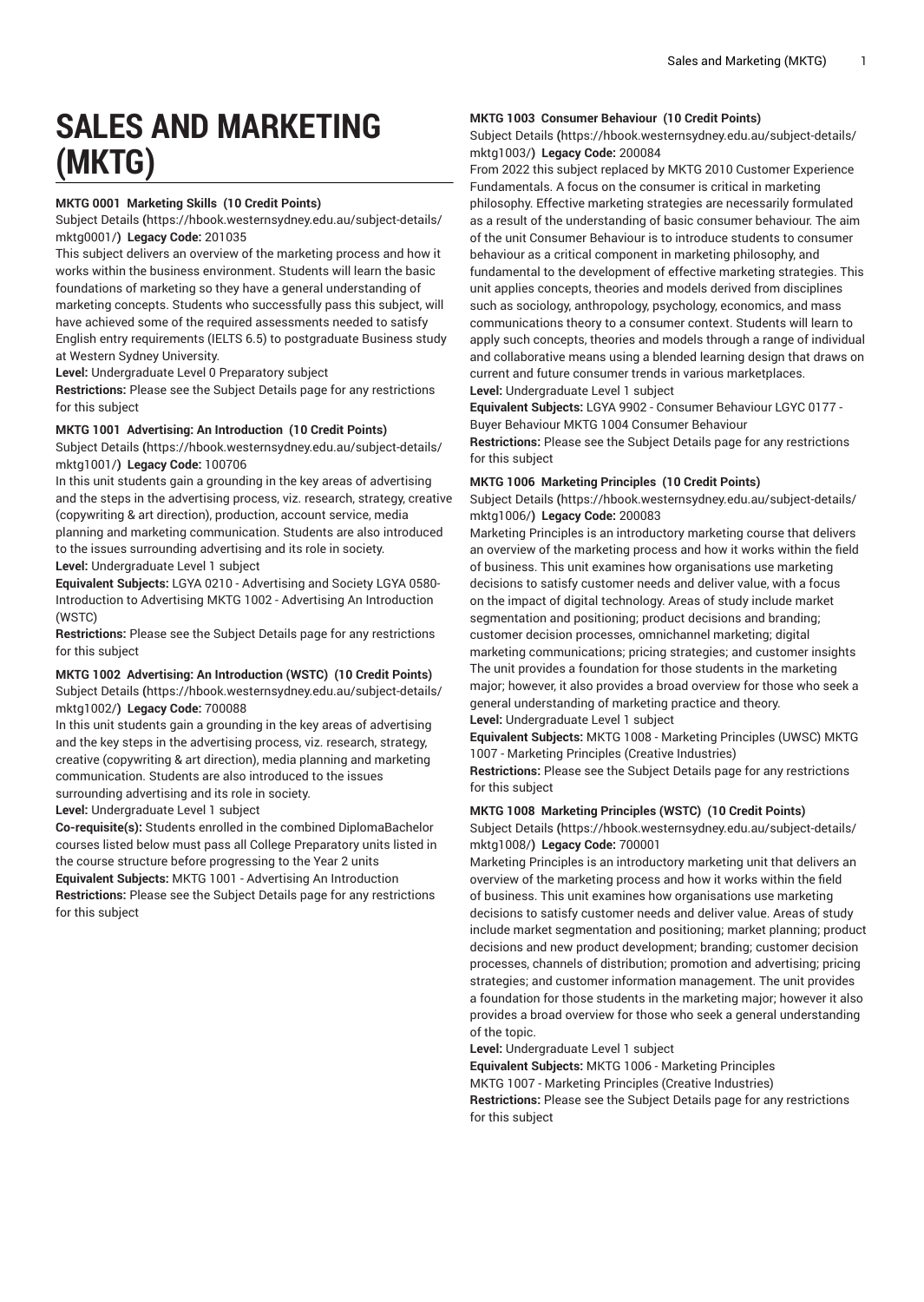# **MKTG 1009 Public Relations Theory and Practice (10 Credit Points)**

[Subject Details](https://hbook.westernsydney.edu.au/subject-details/mktg1009/) **(**[https://hbook.westernsydney.edu.au/subject-details/](https://hbook.westernsydney.edu.au/subject-details/mktg1009/) [mktg1009/](https://hbook.westernsydney.edu.au/subject-details/mktg1009/)**) Legacy Code:** 100212

This unit introduces the student to the theory and research that serves as the foundation of the practice of public relations. The unit surveys the history of the discipline, the theories on which the discipline is based, and current models of practice. The unit focuses on understanding how to research and analyse the opinions of organisational publics in order to develop mutually beneficial relationships with those publics. The contemporary practice of public relations requires an understanding of a broad range of social science theory and research and the ability to incorporate that knowledge in the solution of public relations problems.

**Level:** Undergraduate Level 1 subject

**Equivalent Subjects:** LGYB 0099 - Public Relations Theory and Practice MKTG 1010 - Public Relations Theory and Practice (WSTC)

**Restrictions:** Please see the Subject Details page for any restrictions for this subject

## **MKTG 1010 Public Relations Theory and Practice (WSTC) (10 Credit Points)**

[Subject Details](https://hbook.westernsydney.edu.au/subject-details/mktg1010/) **(**[https://hbook.westernsydney.edu.au/subject-details/](https://hbook.westernsydney.edu.au/subject-details/mktg1010/) [mktg1010/](https://hbook.westernsydney.edu.au/subject-details/mktg1010/)**) Legacy Code:** 700090

This unit introduces the student to the theory and research that serves as the foundation of the practice of public relations. The unit surveys the history of the discipline, the theories on which the discipline is based, and current models of practice. The unit focuses on understanding how to research and analyse the opinions of organisational publics in order to develop mutually beneficial relationships with those publics. The contemporary practice of public relations requires an understanding of a broad range of social science theory and research and the ability to incorporate that knowledge in the solution of public relations problems.

**Level:** Undergraduate Level 1 subject

**Co-requisite(s):** Students enrolled in the combined DiplomaBachelor courses listed below must pass all College Preparatory units listed in the course structure before progressing to the Year Two units **Equivalent Subjects:** MKTG 1009 - Public Relations Theory and Practice

**Restrictions:** Please see the Subject Details page for any restrictions for this subject

## **MKTG 1011 Fundamentals of Marketing Analytics (10 Credit Points)** [Subject Details](https://hbook.westernsydney.edu.au/subject-details/mktg1011/) **(**[https://hbook.westernsydney.edu.au/subject-details/](https://hbook.westernsydney.edu.au/subject-details/mktg1011/) [mktg1011/](https://hbook.westernsydney.edu.au/subject-details/mktg1011/)**) Legacy Code:** 201085

The unit introduces students to the core concepts associated with business analytics in general, and marketing analytics in particular. The unit aims to provide students foundational knowledge of the range of marketing problems for which business analytics can facilitate solutions. In doing so, the unit focuses on developing an understanding of the nature and tools of analytics as they may apply to key elements of marketing strategy frameworks from a largely non-mathematical/ non-statistical perspective.

**Level:** Undergraduate Level 1 subject

**Co-requisite(s):** MKTG 1006

**Restrictions:** Please see the Subject Details page for any restrictions for this subject

# **MKTG 1012 Fundamentals of Marketing Analytics (WSTC) (10 Credit Points)**

[Subject Details](https://hbook.westernsydney.edu.au/subject-details/mktg1012/) **(**[https://hbook.westernsydney.edu.au/subject-details/](https://hbook.westernsydney.edu.au/subject-details/mktg1012/) [mktg1012/](https://hbook.westernsydney.edu.au/subject-details/mktg1012/)**) Legacy Code:** 700331

The unit introduces students to the core concepts associated with business analytics in general, and marketing analytics in particular. The unit aims to provide students foundational knowledge of the range of marketing problems for which business analytics can facilitate solutions. In doing so, the unit focuses on developing an understanding of the nature and tools of analytics as they may apply to key elements of marketing strategy frameworks from a largely non-mathematical/ non-statistical perspective.

## **Level:** Undergraduate Level 1 subject

**Pre-requisite(s):** Students enrolled in 7102 Diploma in Business Extended must pass 40 credit points from the preparatory units listed in the course structure prior to enrolling in this University level unit **Co-requisite(s):** MKTG 1008

**Equivalent Subjects:** MKTG 1011 Fundamentals of Marketing **Analytics** 

**Restrictions:** Please see the Subject Details page for any restrictions for this subject

## **MKTG 2001 Advertising: Creative (10 Credit Points)**

[Subject Details](https://hbook.westernsydney.edu.au/subject-details/mktg2001/) **(**[https://hbook.westernsydney.edu.au/subject-details/](https://hbook.westernsydney.edu.au/subject-details/mktg2001/) [mktg2001/](https://hbook.westernsydney.edu.au/subject-details/mktg2001/)**) Legacy Code:** 100552

This is a practice-oriented unit designed to teach students how to conceive and produce original and effective advertising to meet strategic goals. From interpretation of a brief, to creating and evaluating concepts, and presenting campaigns, the course aims to mirror real processes within the advertising industry. **Level:** Undergraduate Level 2 subject

**Pre-requisite(s):** MKTG 1001

**Restrictions:** Please see the Subject Details page for any restrictions for this subject

# **MKTG 2002 Incubator 1: Innovation and Creativity for Entrepreneurship (10 Credit Points)**

[Subject Details](https://hbook.westernsydney.edu.au/subject-details/mktg2002/) **(**[https://hbook.westernsydney.edu.au/subject-details/](https://hbook.westernsydney.edu.au/subject-details/mktg2002/) [mktg2002/](https://hbook.westernsydney.edu.au/subject-details/mktg2002/)**) Legacy Code:** 301165

From time to time we hear stories about successful multi-million (or billion) dollar companies that started in a suburban garage. Is it that simple? The heart of the success of entrepreneurship is innovation and creativity. This unit explores the ways innovative ideas for a product or service can be turned into a successful start-up business. As such, this unit will cover topics including, but not limited to: factors essential for being able to initiate a creative idea, what is innovation, stages of developing a conceptual idea. The unit will be delivered through a number of modules. As an integral part of the unit, students are expected to engage and work in "start-up co-working space" on a regular basis. At the successful completion of this unit, students would have some possible start-up options that could be further explored into creating that multi-million (or billion) dollar company.

**Level:** Undergraduate Level 2 subject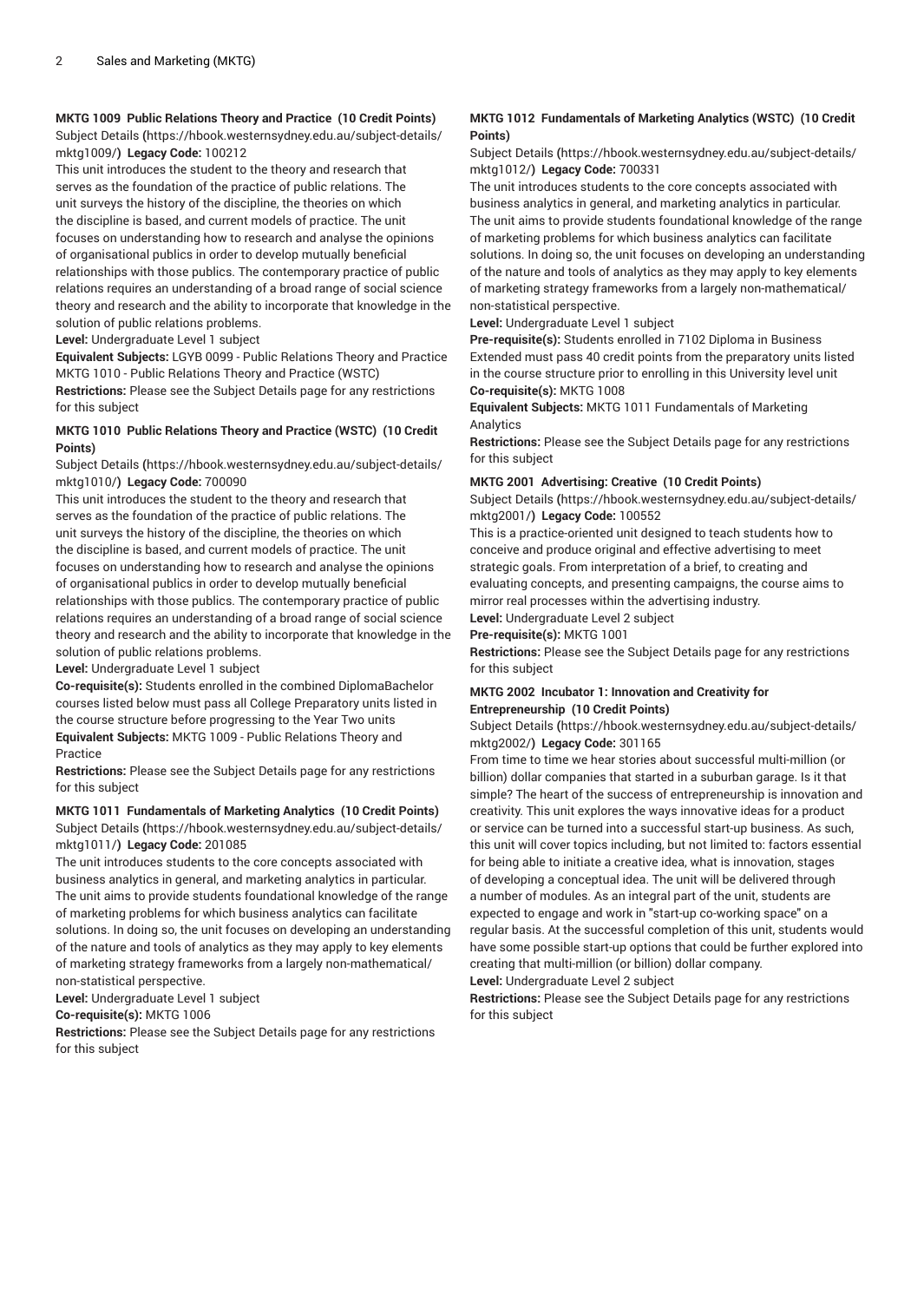## **MKTG 2003 Incubator 3: Product Development (10 Credit Points)**

[Subject Details](https://hbook.westernsydney.edu.au/subject-details/mktg2003/) **(**[https://hbook.westernsydney.edu.au/subject-details/](https://hbook.westernsydney.edu.au/subject-details/mktg2003/) [mktg2003/](https://hbook.westernsydney.edu.au/subject-details/mktg2003/)**) Legacy Code:** 301168

A creative spark or innovative idea is not enough to succeed as a startup organisation. A new idea behind a product or a service needs to be first verified to understand the business opportunities out there. Then the identified opportunities need to be adjusted to formalise in a business concept. This unit aims to guide students through that process of converting the creative or innovative idea into the development of a product or service as a sound business concept. This objective is driven through teams of students advancing with their practical projects and along the way learning about a number of theoretical topics such as: prototyping, user testing, etc. The unit will be delivered through a number of modules. As a vital part of the unit, students are expected to engage and work in "start-up co-working space" on a regular basis. At the successful completion of this unit, students would have converted the innovative idea into a business product or service.

**Level:** Undergraduate Level 2 subject

**Restrictions:** Please see the Subject Details page for any restrictions for this subject

#### **MKTG 2004 International Marketing Research (10 Credit Points)**

[Subject Details](https://hbook.westernsydney.edu.au/subject-details/mktg2004/) **(**[https://hbook.westernsydney.edu.au/subject-details/](https://hbook.westernsydney.edu.au/subject-details/mktg2004/) [mktg2004/](https://hbook.westernsydney.edu.au/subject-details/mktg2004/)**) Legacy Code:** 200374

This unit aims to provide students with tools to undertake and critically evaluate simple international marketing research projects. It covers basic marketing research concepts and statistical techniques with emphasis on the impact of the international environment in conducting both primary and secondary data research.

**Level:** Undergraduate Level 2 subject

**Pre-requisite(s):** MATH 1030 AND

MKTG 1006 AND BUSM 1015

**Restrictions:** Please see the Subject Details page for any restrictions for this subject

## **MKTG 2005 Issues, Risk and Crisis Communication (10 Credit Points)**

[Subject Details](https://hbook.westernsydney.edu.au/subject-details/mktg2005/) **(**[https://hbook.westernsydney.edu.au/subject-details/](https://hbook.westernsydney.edu.au/subject-details/mktg2005/) [mktg2005/](https://hbook.westernsydney.edu.au/subject-details/mktg2005/)**) Legacy Code:** 102064

This unit explores the principles and practice of issues management in order to avoid crises, manage when one arises, and seek opportunities to learn and benefit from a crisis where possible, using effective communication. It investigates the development of crisis management plans, and the testing and implementing of these plans. Dealing with the media and pressure groups is covered, along with training a crisis communication team and organising a response to a crisis situation. **Level:** Undergraduate Level 2 subject

**Pre-requisite(s):** MKTG 1009

**Equivalent Subjects:** LGYA 1068 - Issues in Corporate Public Relations **Restrictions:** Please see the Subject Details page for any restrictions for this subject

## **MKTG 2006 Marketing Communications (10 Credit Points)**

[Subject Details](https://hbook.westernsydney.edu.au/subject-details/mktg2006/) **(**[https://hbook.westernsydney.edu.au/subject-details/](https://hbook.westernsydney.edu.au/subject-details/mktg2006/) [mktg2006/](https://hbook.westernsydney.edu.au/subject-details/mktg2006/)**) Legacy Code:** 200086

From 2022 this subject replaced by MKTG 3019 Marketing and Digital Communications. Developing and managing an effective integrated marketing communications (IMC) program is a vital part of successful marketing. Moreover, IMC is a highly visible and demanding aspect of marketing communication effort at brand level. This unit, grounded in marketing principles, provides students with an understanding of IMC, the marketing communication process, and coordinating major elements of the marketing communications mix - advertising, digital marketing, sales promotions, personal selling, sponsorship marketing, public relations, direct marketing.

**Level:** Undergraduate Level 2 subject

**Pre-requisite(s):** MKTG 1006

**Restrictions:** Please see the Subject Details page for any restrictions for this subject

#### **MKTG 2007 Marketing Research (10 Credit Points)**

[Subject Details](https://hbook.westernsydney.edu.au/subject-details/mktg2007/) **(**[https://hbook.westernsydney.edu.au/subject-details/](https://hbook.westernsydney.edu.au/subject-details/mktg2007/) [mktg2007/](https://hbook.westernsydney.edu.au/subject-details/mktg2007/)**) Legacy Code:** 200592

From 2022 this subject replaced by MKTG 2011 Customer Insights. Marketing Research provides a comprehensive appreciation of the methods, uses and limitations of contemporary marketing research. The emphasis is on a conceptual understanding of research method. Students gain exposure to concepts such as research design, information collection, data processing and analysis, and results communication involving qualitative and quantitative techniques.

**Level:** Undergraduate Level 2 subject

**Pre-requisite(s):** MATH 1030 AND **MKTG 1006** 

**Equivalent Subjects:** LGYA 4334 - Fundamentals of Marketing Research

**Restrictions:** Please see the Subject Details page for any restrictions for this subject

## **MKTG 2008 Principles of E-Marketing (10 Credit Points)**

[Subject Details](https://hbook.westernsydney.edu.au/subject-details/mktg2008/) **(**[https://hbook.westernsydney.edu.au/subject-details/](https://hbook.westernsydney.edu.au/subject-details/mktg2008/) [mktg2008/](https://hbook.westernsydney.edu.au/subject-details/mktg2008/)**) Legacy Code:** 200233

This subject introduces students to emerging electronic business environments and their implications for the marketing manager. There will be emphasis on how organisations may rethink the ways in which they build relationships directly with customers. Using the Internet as an template for emerging new businesses, students will be introduced to electronic business models, concepts and tools. Students will explore at an introductory level legal, social and organisational issues related to the development of virtual communities and corporations within emerging electronic environments.

**Level:** Undergraduate Level 2 subject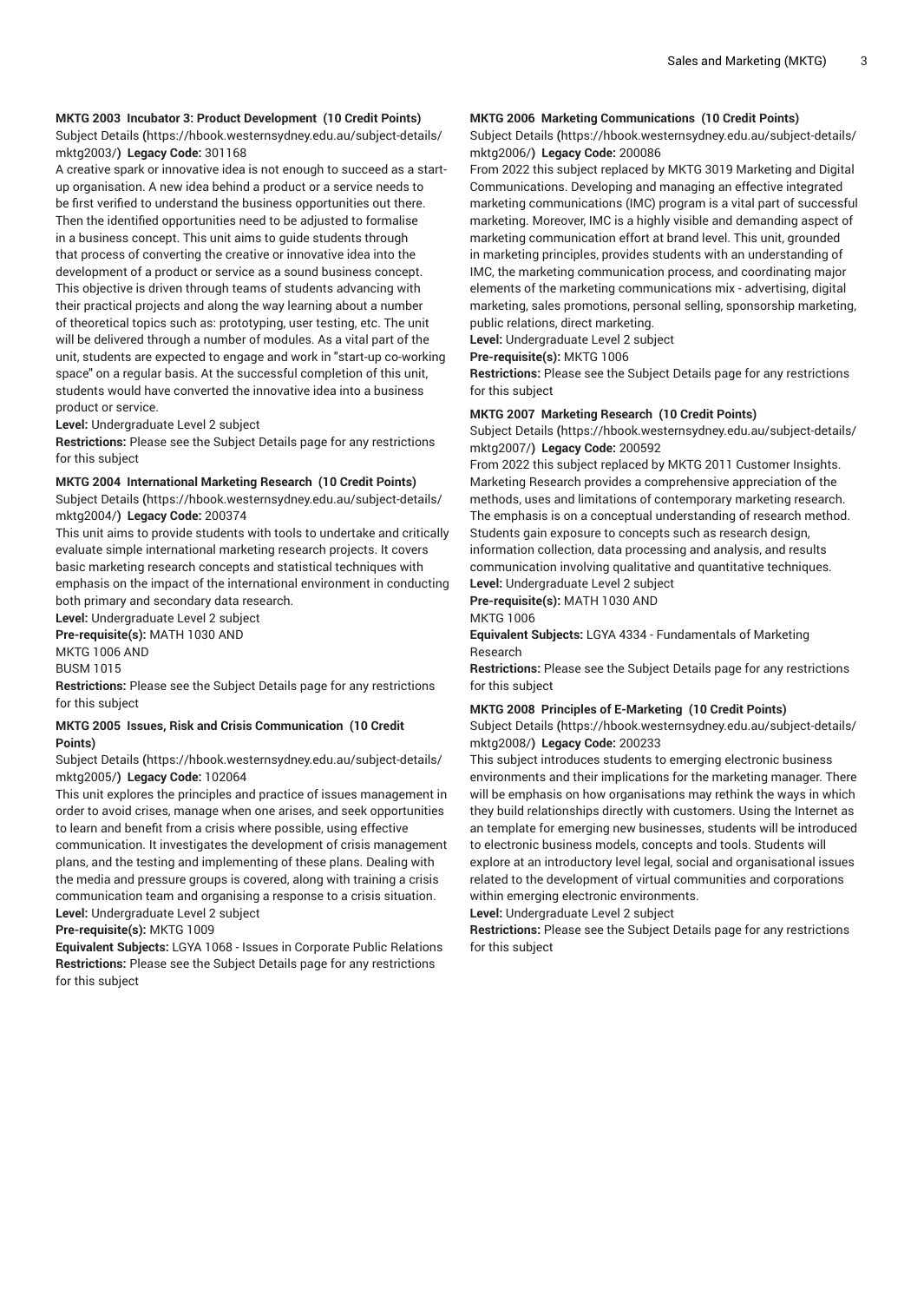## **MKTG 2010 Customer Experience Fundamentals (10 Credit Points)**

[Subject Details](https://hbook.westernsydney.edu.au/subject-details/mktg2010/) **(**[https://hbook.westernsydney.edu.au/subject-details/](https://hbook.westernsydney.edu.au/subject-details/mktg2010/) [mktg2010/](https://hbook.westernsydney.edu.au/subject-details/mktg2010/)**) Legacy Code:** 201082

Customer experiences occur when there is interaction between a company and their customers. Increasing digitisation of this interface has resulted in a shift of buyer expectations where communication is no longer a one-way process. The result being that this exchange comprises of the customer journey where internal factors such as attitudes, learning and emotions combined with external factors such as culture, social communities, and global networks influence decisions. This unit introduces the complexity of technology driven relationships where customers become co-creators of their own personalized experiences and how companies can be part of this. Students will learn the importance of creating positive customer experiences and how this adds value to organisation strategy. **Level:** Undergraduate Level 2 subject

**Equivalent Subjects:** MKTG 1003 - Consumer Behaviour **Restrictions:** Please see the Subject Details page for any restrictions for this subject

# **MKTG 2011 Customer Insights (10 Credit Points)**

[Subject Details](https://hbook.westernsydney.edu.au/subject-details/mktg2011/) **(**[https://hbook.westernsydney.edu.au/subject-details/](https://hbook.westernsydney.edu.au/subject-details/mktg2011/) [mktg2011/](https://hbook.westernsydney.edu.au/subject-details/mktg2011/)**) Legacy Code:** 201084

Digital technologies are generating large volumes of information (data) about customers and markets. The key is determining how to organise and analyse this data to generate useful insights about customers for marketing decisions. The focus of this unit is on data analysis and reasoning to better understand the culture of insight-driven businesses. Students will examine different sources of information and the processes needed to ensure the generation of quality output. Activities around data visualization, and the role of social media platforms which support this, will prepare students for their future business careers. **Level:** Undergraduate Level 2 subject

**Pre-requisite(s):** MATH 1030

**Equivalent Subjects:** MKTG 2007 - Marketing Research BUSM 3064 - Service Industry Analytics LGYA 4334 - Fundamentals of Marketing Research

**Restrictions:** Please see the Subject Details page for any restrictions for this subject

#### **MKTG 3001 Brand and Product Management (10 Credit Points)**

[Subject Details](https://hbook.westernsydney.edu.au/subject-details/mktg3001/) **(**[https://hbook.westernsydney.edu.au/subject-details/](https://hbook.westernsydney.edu.au/subject-details/mktg3001/) [mktg3001/](https://hbook.westernsydney.edu.au/subject-details/mktg3001/)**) Legacy Code:** 200088

From 2022 this subject replaced by MKTG 3021 Strategic Brand Management. Brand and Product Management focuses on the role brands and products play in the planning and execution of marketing strategies. Aspects of brand and product management include the building, implementation and maintenance of brands within a range of different contexts are covered in this unit. Students will develop a critical view of the inherent challenges firms encounter in creating and maintaining brands from a marketing perspective. This unit uses workshop sessions and online activities to create an interactive learning environment and bring the content to life.

**Level:** Undergraduate Level 3 subject

**Pre-requisite(s):** MKTG 1006

**Restrictions:** Please see the Subject Details page for any restrictions for this subject

# **MKTG 3002 Business to Business Marketing (10 Credit Points)**

[Subject Details](https://hbook.westernsydney.edu.au/subject-details/mktg3002/) **(**[https://hbook.westernsydney.edu.au/subject-details/](https://hbook.westernsydney.edu.au/subject-details/mktg3002/) [mktg3002/](https://hbook.westernsydney.edu.au/subject-details/mktg3002/)**) Legacy Code:** 200091

From 2022 this subject replaced by MKTG 3020 Omnichannel Marketing. Unlike consumer marketing where an individual makes decisions based on their own needs or those of their household, business-to-business (B2B) marketing involves individuals or companies promoting and selling products and/or services to other companies. This unit encompasses all these aspects of B2B marketing including organisational buying behaviour, B2B market research, management of the marketing mix from a B2B perspective, relationship and network marketing, supply chain management and Customer Relationship Management (CRM) strategies, and business marketing strategy.

**Level:** Undergraduate Level 3 subject

**Pre-requisite(s):** MKTG 1006

**Equivalent Subjects:** LGYC 0203 - Business-to- Business Marketing LGYA 9904 - Business-to-Business Marketing

**Restrictions:** Please see the Subject Details page for any restrictions for this subject

## **MKTG 3003 Commercial Property Management (10 Credit Points)** [Subject Details](https://hbook.westernsydney.edu.au/subject-details/mktg3003/) **(**[https://hbook.westernsydney.edu.au/subject-details/](https://hbook.westernsydney.edu.au/subject-details/mktg3003/) [mktg3003/](https://hbook.westernsydney.edu.au/subject-details/mktg3003/)**) Legacy Code:** 200600

This unit examines the operation of commercial property management as a discrete professional discipline of the property industry. Students examine the fundamental principles of the day-to-day management of the various classes of mainstream commercial investment property. In this unit, students acquire an understanding of the various roles, duties, obligations and legal liabilities of the Commercial Property Manager. Various legislative and statutory provisions are explored, as well as the inter-relationship of commercial property management with the professional disciplines of asset management, investment management and portfolio management, and other sectors of the property Industry. Students also gain an understanding of contemporary commercial leasing practice and the relationships which operate between the building owner, the building manager, and commercial tenants, including the interests and objectives of all concerned parties.

**Level:** Undergraduate Level 3 subject

**Equivalent Subjects:** LGYC 0055 - Commercial Property Management **Restrictions:** Please see the Subject Details page for any restrictions for this subject

# **MKTG 3004 Export Strategy and Applications (10 Credit Points)**

[Subject Details](https://hbook.westernsydney.edu.au/subject-details/mktg3004/) **(**[https://hbook.westernsydney.edu.au/subject-details/](https://hbook.westernsydney.edu.au/subject-details/mktg3004/) [mktg3004/](https://hbook.westernsydney.edu.au/subject-details/mktg3004/)**) Legacy Code:** 200589

Australia's export opportunities have yet to be fully realised. In other words, of all the firms that could be considered as having an export potential, only a very small percentage of them actually do (export). This unit teaches students about the management perspectives and the operational requirements needed for a successful export initiative. Specific topics include strategic intent, capability assessment, information gathering, export entry models evaluation, market mix factors, risk management, export finance, logistics and sales management. The overriding aim of the unit is to enable students to be confident in working in an international business environment and to seek out and undertake management and operational tasks necessary to the global development of the firm.

**Level:** Undergraduate Level 3 subject

**Pre-requisite(s):** BUSM 1015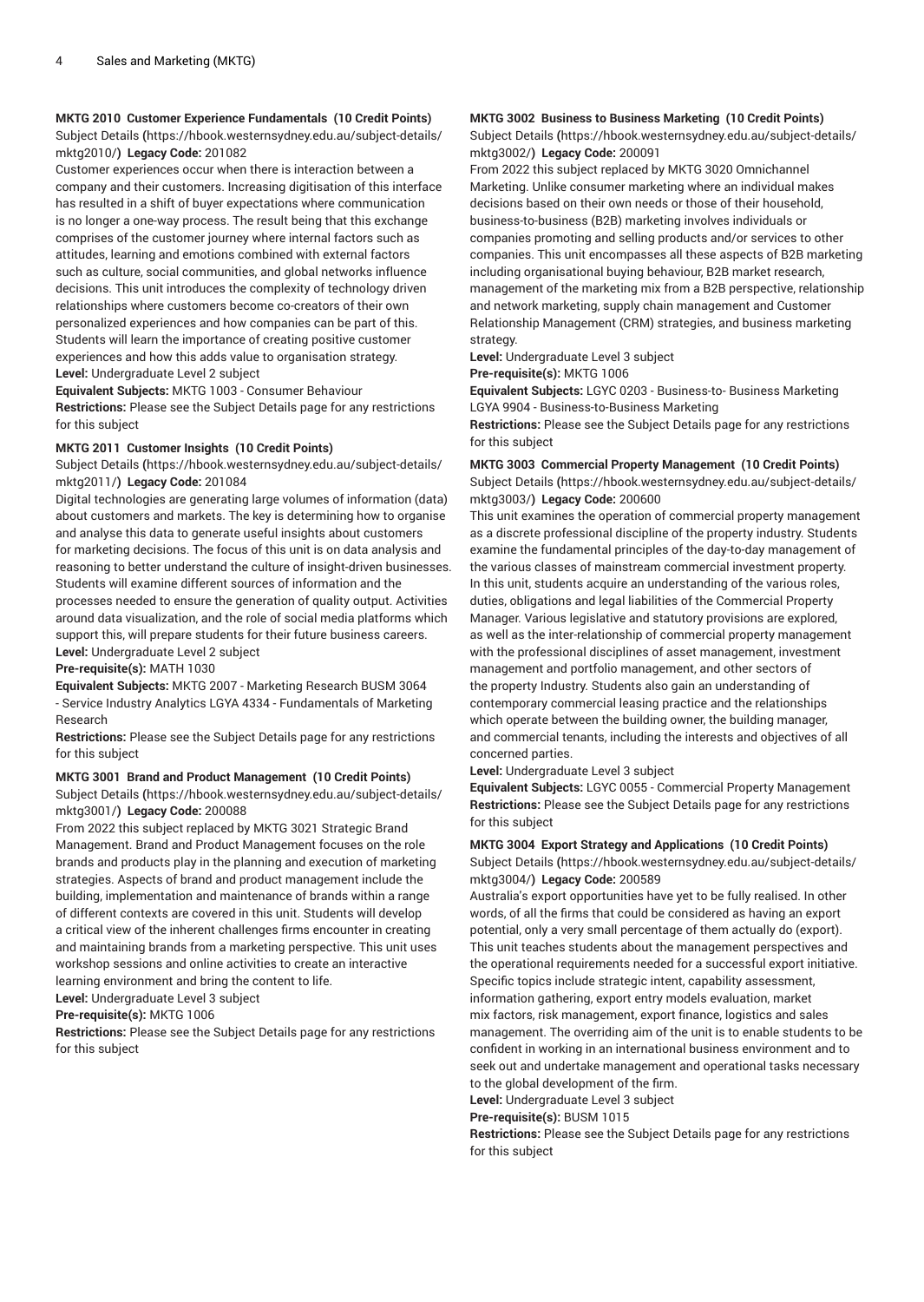## **MKTG 3005 Incubator 6: Funding and Start-up (10 Credit Points)**

[Subject Details](https://hbook.westernsydney.edu.au/subject-details/mktg3005/) **(**[https://hbook.westernsydney.edu.au/subject-details/](https://hbook.westernsydney.edu.au/subject-details/mktg3005/) [mktg3005/](https://hbook.westernsydney.edu.au/subject-details/mktg3005/)**) Legacy Code:** 301171

This unit investigates various funding opportunities that might be suitable for your business concept through a number of theoretical topics, such as: possible funding sources including venture capitalists and angel investors, joint venture funding, pitching your ideas. The unit is structured into a number of modules. Further, as activities associated with this unit, students would have to actively seek and secure funding for the start-up.

**Level:** Undergraduate Level 3 subject

**Restrictions:** Please see the Subject Details page for any restrictions for this subject

## **MKTG 3006 Incubator 7: Growth and Exit Strategies (10 Credit Points)**

## [Subject Details](https://hbook.westernsydney.edu.au/subject-details/mktg3006/) **(**[https://hbook.westernsydney.edu.au/subject-details/](https://hbook.westernsydney.edu.au/subject-details/mktg3006/) [mktg3006/](https://hbook.westernsydney.edu.au/subject-details/mktg3006/)**) Legacy Code:** 301172

This unit will assist students with selecting the further growth strategy, which includes deciding whether their business would grow organically or will require a fast growth model and rapid expansion strategies. The growth strategy will determine further funding decisions. Apart from this, as entrepreneurs, the students would need to also consider possible exit strategies (e.g. initial public offering (IPO), trade sales or personal redundancies). This objective is driven through a number of topics such as: elements of market research and strategies for business growth, risk management, possible exit strategies, etc. The unit will be delivered through a number of modules. As a tangible outcome, at the completion of this unit, students would have developed a future growth plan with an identification of possible exit strategies. NOTE: This unit is offered at the Werrington Campus "Launch Pad". **Level:** Undergraduate Level 3 subject

**Restrictions:** Please see the Subject Details page for any restrictions for this subject

#### **MKTG 3007 International Marketing (10 Credit Points)**

[Subject Details](https://hbook.westernsydney.edu.au/subject-details/mktg3007/) **(**[https://hbook.westernsydney.edu.au/subject-details/](https://hbook.westernsydney.edu.au/subject-details/mktg3007/) [mktg3007/](https://hbook.westernsydney.edu.au/subject-details/mktg3007/)**) Legacy Code:** 200094

Marketing internationally has become a necessity for many firms that wish to survive and grow in today's dynamic and increasingly linked world economy. International Marketing is concerned with understanding and successfully managing the different international economic, cultural, political and legal environments as they affect the marketing activities of companies. International Marketing examines the role of marketing research, international finance, overseas market entry and expansion strategies and the marketing mix in international markets. On completion of this unit students will have acquired a sound theoretical basis and, particularly, a practical understanding of how companies operate in international markets.

**Level:** Undergraduate Level 3 subject

**Pre-requisite(s):** MKTG 1006 OR

BUSM 1015

**Restrictions:** Please see the Subject Details page for any restrictions for this subject

# **MKTG 3009 Marketing Planning Project (10 Credit Points)**

[Subject Details](https://hbook.westernsydney.edu.au/subject-details/mktg3009/) **(**[https://hbook.westernsydney.edu.au/subject-details/](https://hbook.westernsydney.edu.au/subject-details/mktg3009/) [mktg3009/](https://hbook.westernsydney.edu.au/subject-details/mktg3009/)**) Legacy Code:** 200096

Marketing planning project (MPP) assimilates and builds on the wide range of marketing units that students have previously completed. MPP assimilates students' specialist knowledge developed in other units through the use of a 'real-life' case context in which students demonstrate their mastery of marketing in the development and presentation of a professional marketing plan.

**Level:** Undergraduate Level 3 subject

**Pre-requisite(s):** MKTG 1006

**Equivalent Subjects:** LGYA 9911 - Marketing Project LGYC 0196 - Marketing Planning Project

**Restrictions:** Please see the Subject Details page for any restrictions for this subject

#### **MKTG 3010 Marketing and Society (20 Credit Points)**

[Subject Details](https://hbook.westernsydney.edu.au/subject-details/mktg3010/) **(**[https://hbook.westernsydney.edu.au/subject-details/](https://hbook.westernsydney.edu.au/subject-details/mktg3010/) [mktg3010/](https://hbook.westernsydney.edu.au/subject-details/mktg3010/)**) Legacy Code:** 200888

This online marketing unit is made up of three key themes. In Social Marketing students examine the nature of social marketing and how the adoption of marketing concepts, frameworks and techniques developed for commercial marketers can be applied to the solution of social problems. Ethics and Marketing considers why ethical conflict occurs in marketing and explores a range of ethical issues that can occur when applying the theory and practice of marketing. In Responsible Business Marketing students will be introduced to the idea that commercial marketing practices can take into account business responsibilities towards society and the environment.

**Level:** Undergraduate Level 3 subject

**Restrictions:** Please see the Subject Details page for any restrictions for this subject

## **MKTG 3011 Marketing of Services (10 Credit Points)**

[Subject Details](https://hbook.westernsydney.edu.au/subject-details/mktg3011/) **(**[https://hbook.westernsydney.edu.au/subject-details/](https://hbook.westernsydney.edu.au/subject-details/mktg3011/) [mktg3011/](https://hbook.westernsydney.edu.au/subject-details/mktg3011/)**) Legacy Code:** 200090

Given the service-based nature of modern economies, business graduates will either work for firms whose central offering is service or be employed by organisations that use service as an integral supporting element in what they do and what they offer. Therefore, increasingly, knowledge and skills in the field of marketing of services are required by personnel operating across various industries and in a range of roles. The unit aims to: expose students to relevant theory and practice in the field of services marketing; develop participants into more complete marketers capable of operating in service marketing environments.

**Level:** Undergraduate Level 3 subject

**Pre-requisite(s):** MKTG 1006

**Equivalent Subjects:** BUSM 2040 - The Service Enterprise **Restrictions:** Please see the Subject Details page for any restrictions for this subject

## **MKTG 3013 Property Development 2 (10 Credit Points)**

[Subject Details](https://hbook.westernsydney.edu.au/subject-details/mktg3013/) **(**[https://hbook.westernsydney.edu.au/subject-details/](https://hbook.westernsydney.edu.au/subject-details/mktg3013/) [mktg3013/](https://hbook.westernsydney.edu.au/subject-details/mktg3013/)**) Legacy Code:** 200748

This unit builds upon previous preliminary studies in the professional discipline of Property Development within the Bachelor of Business (Property) degree and is designed to provide a more in-depth and advanced educational exposure to the wide range of essential inherent functions, core activities, contemporary issues and associated considerations relevant to Property Development, in the context of both theory and practice.

**Level:** Undergraduate Level 3 subject

**Equivalent Subjects:** LGYA 4693 - Property Development 2 **Restrictions:** Please see the Subject Details page for any restrictions for this subject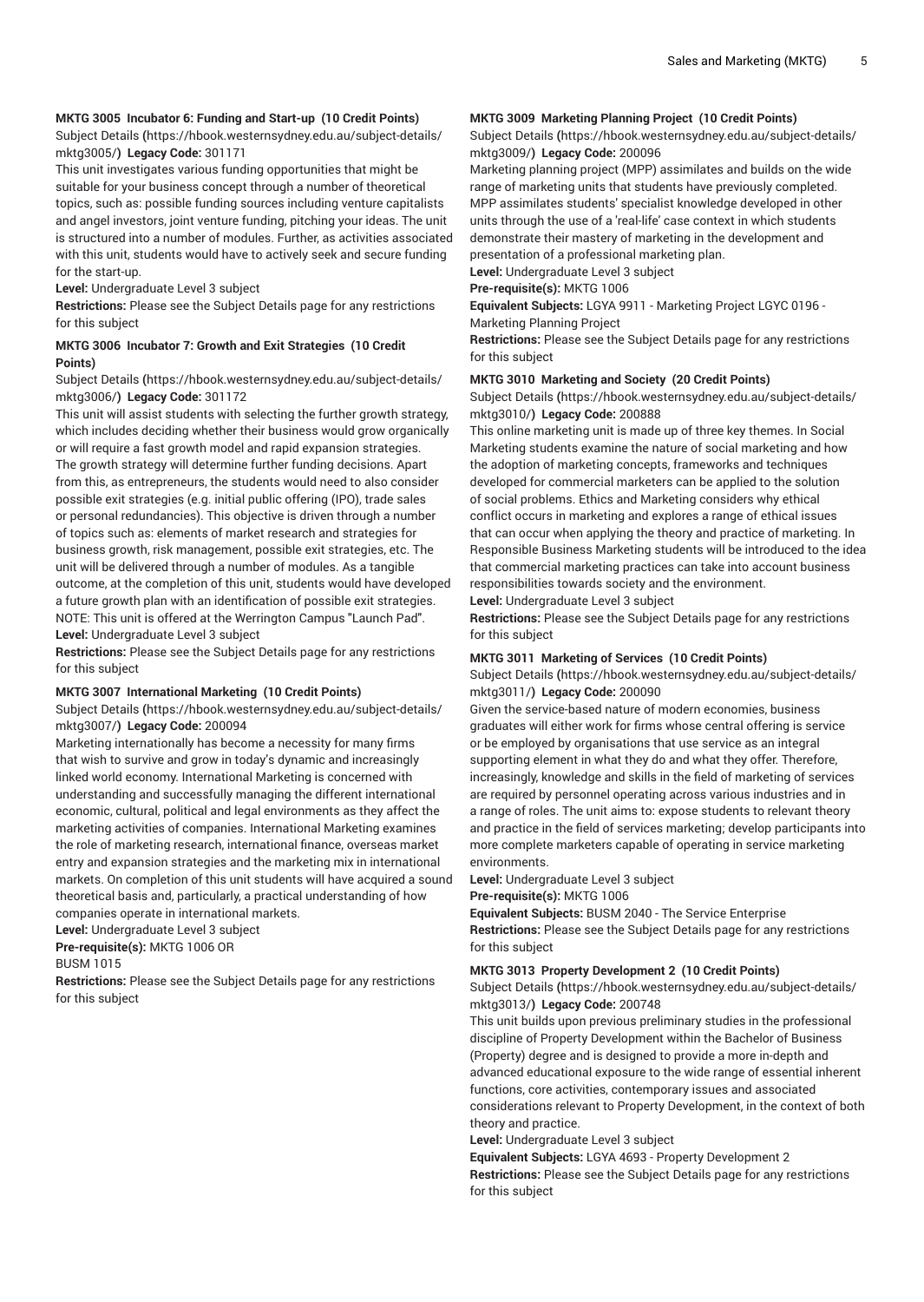## **MKTG 3014 Property Development Process (10 Credit Points)**

[Subject Details](https://hbook.westernsydney.edu.au/subject-details/mktg3014/) **(**[https://hbook.westernsydney.edu.au/subject-details/](https://hbook.westernsydney.edu.au/subject-details/mktg3014/) [mktg3014/](https://hbook.westernsydney.edu.au/subject-details/mktg3014/)**) Legacy Code:** 200874

In this unit, students critically evaluate the property development process, from the initial development concept through to the enduse of completed development projects. Consideration is given to the implications of the property development process and development decisions from the viewpoints of developers, end users, financiers, public authorities and the community. Students acquire a theoretical understanding of the property development process, development appraisal techniques including financial and feasibility aspects, as well as an understanding of how to apply these techniques to a property scenario. Planning issues are also critically examined. **Level:** Undergraduate Level 3 subject

**Equivalent Subjects:** LGYB 7468 Property Development MKTG 3012 Property Development

**Restrictions:** Please see the Subject Details page for any restrictions for this subject

## **MKTG 3016 Strategic Marketing Management (10 Credit Points)**

[Subject Details](https://hbook.westernsydney.edu.au/subject-details/mktg3016/) **(**[https://hbook.westernsydney.edu.au/subject-details/](https://hbook.westernsydney.edu.au/subject-details/mktg3016/) [mktg3016/](https://hbook.westernsydney.edu.au/subject-details/mktg3016/)**) Legacy Code:** 200087

Customer-centric marketing strategies are vital to capturing competitive advantage and sustaining business success. This unit explores the core concepts and tools of contemporary strategic marketing management. The unit focuses on the skills and framework to develop and manage an integrated marketing strategy that creates value for customers and generates growth for the firm in both online and offline environments. Using a marketing simulation, the unit provides the students the opportunity to make a series of complex, realworld marketing decisions in a competitive environment.

**Level:** Undergraduate Level 3 subject

**Pre-requisite(s):** MKTG 1006

**Restrictions:** Please see the Subject Details page for any restrictions for this subject

## **MKTG 3017 The Markets of Asia (10 Credit Points)**

[Subject Details](https://hbook.westernsydney.edu.au/subject-details/mktg3017/) **(**[https://hbook.westernsydney.edu.au/subject-details/](https://hbook.westernsydney.edu.au/subject-details/mktg3017/) [mktg3017/](https://hbook.westernsydney.edu.au/subject-details/mktg3017/)**) Legacy Code:** 200098

Markets of Asia focuses on internationalisation and global competitiveness of organisations in the Asian region. The unit also encourages an appreciation of cultural diversity, and develops students' knowledge and skills so that upon completion of this unit, they will understand the relevant business practices needed to be responsive to enterprise opportunities and threats within this global community. **Level:** Undergraduate Level 3 subject

**Pre-requisite(s):** BUSM 1006

**Equivalent Subjects:** LGYA 9922 - Regional Market Study (Asia) **Restrictions:** Please see the Subject Details page for any restrictions for this subject

# **MKTG 3018 Public Relations: Campaigns (10 Credit Points)**

[Subject Details](https://hbook.westernsydney.edu.au/subject-details/mktg3018/) **(**[https://hbook.westernsydney.edu.au/subject-details/](https://hbook.westernsydney.edu.au/subject-details/mktg3018/) [mktg3018/](https://hbook.westernsydney.edu.au/subject-details/mktg3018/)**) Legacy Code:** 102729

In this capstone unit students will learn to professionalise key aspects of the public relations management process. The unit links and applies theoretical understanding with writing, planning and presentation skills in response to a client brief. The 'real-world' situation allows students to demonstrate their capacity for problem analysis and to develop appropriate and timely program solutions. Students are required to work within a limited budget and to realistic industry timelines to produce a public relations campaign for their portfolios. Assessment tasks enable students to demonstrate emerging professional capacity to develop a campaign and prepare for a public relations position, either in an in-house or consultancy role.

**Level:** Undergraduate Level 3 subject **Pre-requisite(s):** COMM 2011 AND

COMM 2015

**Equivalent Subjects:** COMM 3029 - Public Relations Campaigns COMM 3007 - Communication Campaigns

**Restrictions:** Please see the Subject Details page for any restrictions for this subject

## **MKTG 3019 Marketing and Digital Communications (10 Credit Points)**

[Subject Details](https://hbook.westernsydney.edu.au/subject-details/mktg3019/) **(**[https://hbook.westernsydney.edu.au/subject-details/](https://hbook.westernsydney.edu.au/subject-details/mktg3019/) [mktg3019/](https://hbook.westernsydney.edu.au/subject-details/mktg3019/)**) Legacy Code:** 201086

The evolving role of digital technologies and digital media has changed how marketers effectively manage a communication campaign in the digital age. This unit offers insights into marketing communication strategies that can effectively reach tech savvy audiences. The principles taught in this unit will provide a strong understanding of the communication process and help utilise the marketing communications mix (advertising, sales promotions, personal selling, sponsorship marketing, public relations, and direct marketing) more effectively. Students completing this unit will be able to build and manage marketing and digital communication campaigns. **Level:** Undergraduate Level 3 subject

#### **Pre-requisite(s):** MKTG 1006

**Equivalent Subjects:** MKTG 2006 - Marketing Communications **Restrictions:** Please see the Subject Details page for any restrictions for this subject

#### **MKTG 3020 Omnichannel Marketing (10 Credit Points)**

[Subject Details](https://hbook.westernsydney.edu.au/subject-details/mktg3020/) **(**[https://hbook.westernsydney.edu.au/subject-details/](https://hbook.westernsydney.edu.au/subject-details/mktg3020/) [mktg3020/](https://hbook.westernsydney.edu.au/subject-details/mktg3020/)**) Legacy Code:** 201087

Technology advances are changing customer value requirements. As a result, customers expect an efficient, insightful and tailored service which requires personalised selling processes through high performance technology and customer-centred business models. Multiple touchpoints and digitally driven processes are created to reach them in the right place at the right time. Omnichannel marketing is now central to business transactions. This unit provides students with an understanding of the dynamics and complexities in creating value across various touchpoints in the business to business space. It considers the need to develop an enterprise-wide digital strategy and align technology, organizational structure and processes to develop an omnichannel approach to provide consistent and seamless engagement with buyers.

**Level:** Undergraduate Level 3 subject

**Pre-requisite(s):** MKTG 1006

**Equivalent Subjects:** MKTG 3002 - Business to Business Marketing **Restrictions:** Please see the Subject Details page for any restrictions for this subject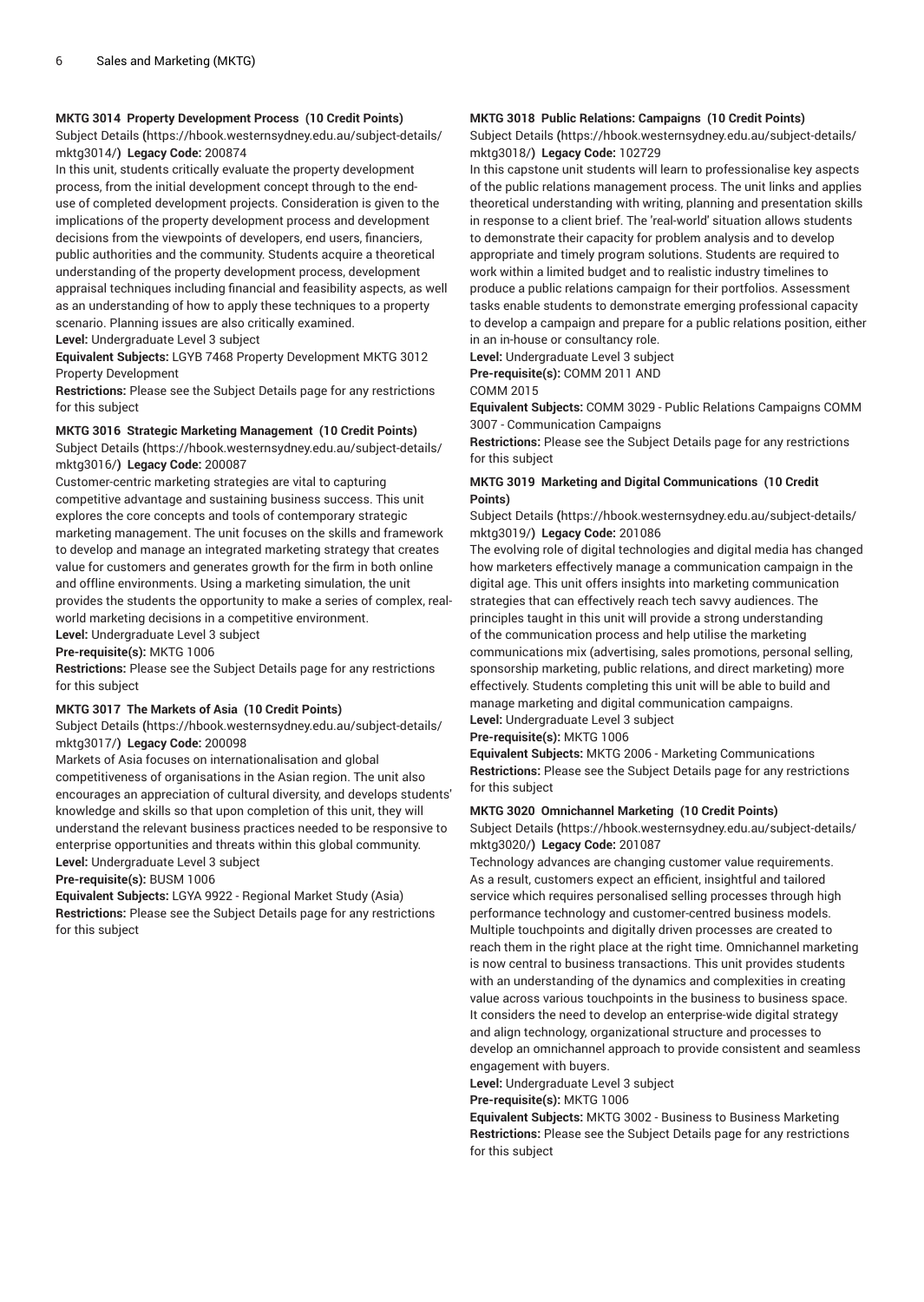## **MKTG 3021 Strategic Brand Management (10 Credit Points)**

[Subject Details](https://hbook.westernsydney.edu.au/subject-details/mktg3021/) **(**[https://hbook.westernsydney.edu.au/subject-details/](https://hbook.westernsydney.edu.au/subject-details/mktg3021/) [mktg3021/](https://hbook.westernsydney.edu.au/subject-details/mktg3021/)**) Legacy Code:** 201083

Consumers' brand interaction in the marketplace is shaped by a digital and technology driven marketing environment. Innovative and interactive branding strategies have become the key to a successful marketing strategy. Students learn to strategically create, develop, innovate, position and protect branding in an ever-changing environment to establish a sustainable competitive advantage. Through these industry-related activities, students create a business driven portfolio, which can be presented to potential employers. This unit uses workshop sessions and online activities to create an interactive learning environment and bring the content to life. **Level:** Undergraduate Level 3 subject

**Pre-requisite(s):** MKTG 1006

**Equivalent Subjects:** MKTG 3001 - Brand and Product Management **Restrictions:** Please see the Subject Details page for any restrictions for this subject

#### **MKTG 7001 Applied Channel Systems (10 Credit Points)**

[Subject Details](https://hbook.westernsydney.edu.au/subject-details/mktg7001/) **(**[https://hbook.westernsydney.edu.au/subject-details/](https://hbook.westernsydney.edu.au/subject-details/mktg7001/) [mktg7001/](https://hbook.westernsydney.edu.au/subject-details/mktg7001/)**) Legacy Code:** 200733

This unit introduces students to various channel structures and their differing supply and distribution patterns; especially contemporary channel structures (Retail, eMarkets, etc.) will be addressed. Topics include value chain strategy and management, negotiation as well as the dealing with power and other relationship atmosphere elements. **Level:** Postgraduate Coursework Level 7 subject

**Equivalent Subjects:** LGYA 8745 - Business Marketing Strategy **Restrictions:** Please see the Subject Details page for any restrictions for this subject

## **MKTG 7007 Corporate Asset and Property Management (10 Credit Points)**

[Subject Details](https://hbook.westernsydney.edu.au/subject-details/mktg7007/) **(**[https://hbook.westernsydney.edu.au/subject-details/](https://hbook.westernsydney.edu.au/subject-details/mktg7007/) [mktg7007/](https://hbook.westernsydney.edu.au/subject-details/mktg7007/)**) Legacy Code:** 201015

The unit focuses on the role and functions of corporate asset management as a strategic goal of a corporation. Students examine business structure and how corporate asset management fits into an organisation, and assess the operation of commercial property management and the various roles, duties, obligations and legal liabilities of a Commercial Property Manager. Various legislative and statutory provisions are explored, as well as the inter-relationship of commercial property management with the professional disciplines of asset management, investment management, portfolio management and other sectors of the property industry.

**Level:** Postgraduate Coursework Level 7 subject

**Restrictions:** Please see the Subject Details page for any restrictions for this subject

#### **MKTG 7008 Creating Markets (10 Credit Points)**

[Subject Details](https://hbook.westernsydney.edu.au/subject-details/mktg7008/) **(**[https://hbook.westernsydney.edu.au/subject-details/](https://hbook.westernsydney.edu.au/subject-details/mktg7008/) [mktg7008/](https://hbook.westernsydney.edu.au/subject-details/mktg7008/)**) Legacy Code:** 200732

Understanding markets is central to the effective management of the marketing system. This unit is designed to provide a framework for exploring well-established, current, and emerging topics in consumer and organisational buyer behaviour. An applied approach is used to explore how buyers (from different organisational, social and culturally diverse backgrounds) behave and how strategic marketing efforts can be adapted to create value in different markets. **Level:** Postgraduate Coursework Level 7 subject

**Equivalent Subjects:** LGYA 8734 - Buyer Behaviour

**Restrictions:** Please see the Subject Details page for any restrictions

for this subject

## **MKTG 7009 Customer Relationship Marketing (10 Credit Points)**

[Subject Details](https://hbook.westernsydney.edu.au/subject-details/mktg7009/) **(**[https://hbook.westernsydney.edu.au/subject-details/](https://hbook.westernsydney.edu.au/subject-details/mktg7009/) [mktg7009/](https://hbook.westernsydney.edu.au/subject-details/mktg7009/)**) Legacy Code:** 200736

This is a hands-on unit introducing students to the concept and application of customer relationship marketing. It will present an understanding of relationship management principles as well as an overview and analysis of the various techniques available to companies. This unit will examine CRM in the context of different industries and examine the impact that CRM can have on firm performance. The key is to develop an understanding of customer and consumer needs and aspirations to create effective and long-term relationship strategies. There will be a emphasis on consumer loyalty programs and value-added services. It will also examine how CRM can fit into the overall strategy of the firm.

**Level:** Postgraduate Coursework Level 7 subject

**Restrictions:** Please see the Subject Details page for any restrictions for this subject

#### **MKTG 7010 Customer Value Management (10 Credit Points)**

[Subject Details](https://hbook.westernsydney.edu.au/subject-details/mktg7010/) **(**[https://hbook.westernsydney.edu.au/subject-details/](https://hbook.westernsydney.edu.au/subject-details/mktg7010/) [mktg7010/](https://hbook.westernsydney.edu.au/subject-details/mktg7010/)**) Legacy Code:** 200791

In an economy where products, marketing campaigns and management practises are ever changing, business executives are increasingly recognising that understanding the value of their customers is vital to the survival of the business. Loyal customers are what every organisation seeks. However, increasingly complex supply/demand relationships also result in 'promiscuity' among customers. Therefore, it is crucial that managers have the skills to not only strive for excellence and consistency in product-centric perspectives, but also foster and strengthen those that are customer-centric. This unit fundamentally examines the opportunities and challenges in: a) identifying customers, b) adding value to supplier/consumer relationships, including tools that firms/organisations can use to provide value for customers while ensuring profitability over the entire life of the relationship.

**Level:** Postgraduate Coursework Level 7 subject

**Incompatible Subjects:** MKTG 7009 - Customer Relationship Marketing **Restrictions:** Please see the Subject Details page for any restrictions for this subject

#### **MKTG 7011 Feasibility Modelling (10 Credit Points)**

[Subject Details](https://hbook.westernsydney.edu.au/subject-details/mktg7011/) **(**[https://hbook.westernsydney.edu.au/subject-details/](https://hbook.westernsydney.edu.au/subject-details/mktg7011/) [mktg7011/](https://hbook.westernsydney.edu.au/subject-details/mktg7011/)**) Legacy Code:** 201014

This unit emphasises the evaluation of a site for the purposes of selecting development projects, evaluating different options and making the decision as to whether to proceed to a more detailed feasibility study and modelling. The unit provides students with the knowledge and skills to prepare a full feasibility report and analysis of a project's concept and financial modelling. Students will apply theories and concepts to a case study using current and available applications. **Level:** Postgraduate Coursework Level 7 subject

**Equivalent Subjects:** MKTG 7022 - Property Feasibility Study LGYB 7483 - Feasibility Study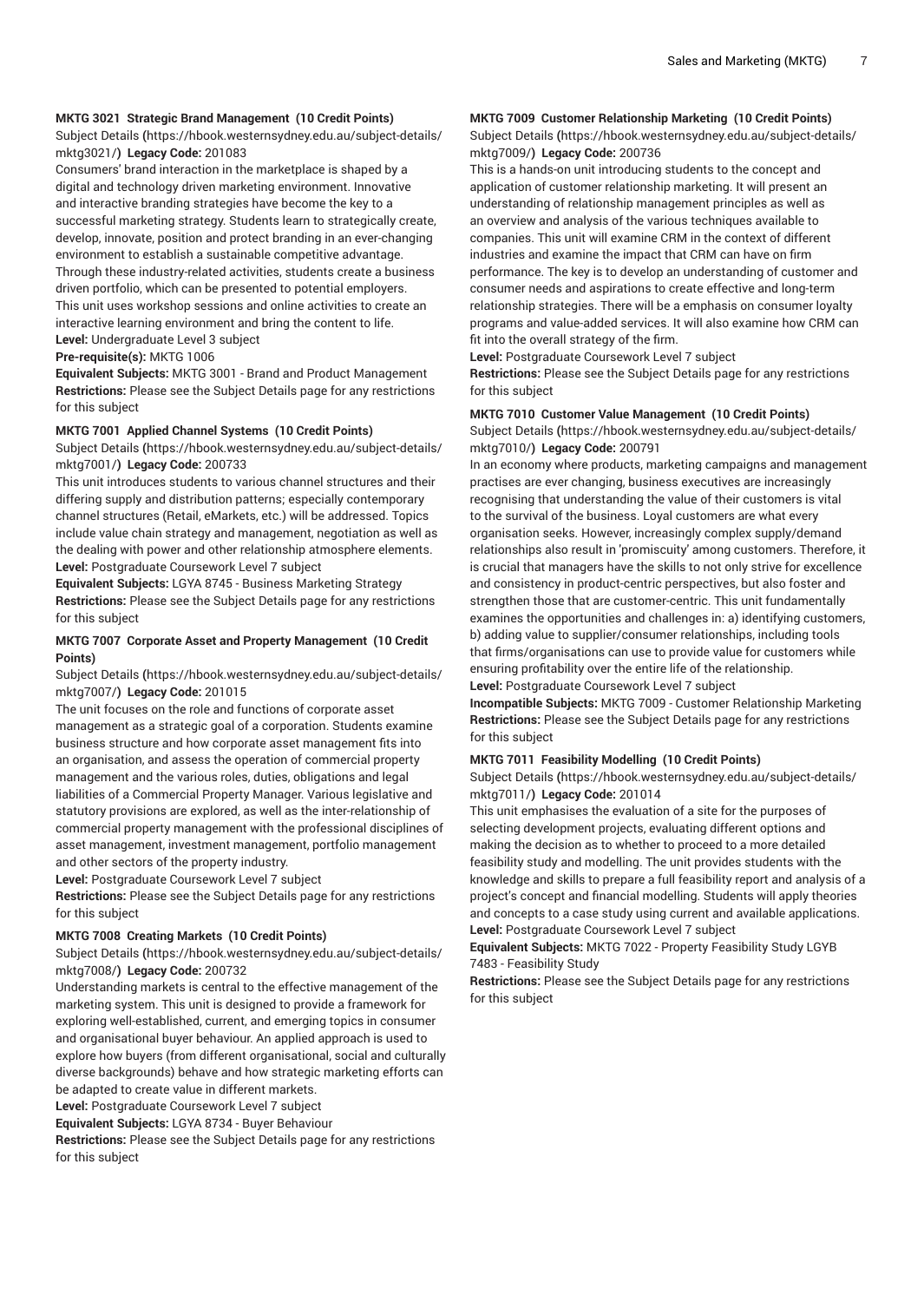## **MKTG 7014 International Property Finance (10 Credit Points)**

[Subject Details](https://hbook.westernsydney.edu.au/subject-details/mktg7014/) **(**[https://hbook.westernsydney.edu.au/subject-details/](https://hbook.westernsydney.edu.au/subject-details/mktg7014/) [mktg7014/](https://hbook.westernsydney.edu.au/subject-details/mktg7014/)**) Legacy Code:** 201012

This unit develops students' knowledge of finance with particular reference to the property industry. The theories on financial capital markets and market efficiencies are presented with an emphasis on property investment methods, financial leverage, and bankruptcy. The unit also explores various sources of financing and techniques to aid funding decision- making. Students examine recent and emerging developments in the international property investment and financing arena, as well as sustainable investment and financing strategies. **Level:** Postgraduate Coursework Level 7 subject

**Equivalent Subjects:** ACCT 7020 - Property Finance and Taxation LGYC 0016 - Property Finance and Taxation

**Restrictions:** Please see the Subject Details page for any restrictions for this subject

#### **MKTG 7015 Investment Property Valuation (10 Credit Points)**

[Subject Details](https://hbook.westernsydney.edu.au/subject-details/mktg7015/) **(**[https://hbook.westernsydney.edu.au/subject-details/](https://hbook.westernsydney.edu.au/subject-details/mktg7015/) [mktg7015/](https://hbook.westernsydney.edu.au/subject-details/mktg7015/)**) Legacy Code:** 201011

This unit focuses on the theory and practice of valuing incomeproducing properties, specifically retail, office and industrial properties. Students will learn to critically evaluate the various factors affecting the valuation. The content covered in this unit provides a foundation for further study in property valuation.

**Level:** Postgraduate Coursework Level 7 subject

**Pre-requisite(s):** MKTG 7028

**Equivalent Subjects:** FINC 7018 - Property Valuation LGYA 4889 - Income Property Appraisal LGYC 1571 - Income Property Appraisal **Restrictions:** Please see the Subject Details page for any restrictions for this subject

## **MKTG 7016 Marketing Innovation (10 Credit Points)**

[Subject Details](https://hbook.westernsydney.edu.au/subject-details/mktg7016/) **(**[https://hbook.westernsydney.edu.au/subject-details/](https://hbook.westernsydney.edu.au/subject-details/mktg7016/) [mktg7016/](https://hbook.westernsydney.edu.au/subject-details/mktg7016/)**) Legacy Code:** 200738

This unit builds on previous coursework in marketing by developing analytical skills that address the development of strategic brands and products. It stresses customer, competitor and environmental analysis, and analysis of market segmentation and product positioning. A continual focus is made on creative and critical thinking, commercial innovation and entrepreneurship.

**Level:** Postgraduate Coursework Level 7 subject

**Restrictions:** Please see the Subject Details page for any restrictions for this subject

## **MKTG 7017 Marketing Management (10 Credit Points)**

[Subject Details](https://hbook.westernsydney.edu.au/subject-details/mktg7017/) **(**[https://hbook.westernsydney.edu.au/subject-details/](https://hbook.westernsydney.edu.au/subject-details/mktg7017/) [mktg7017/](https://hbook.westernsydney.edu.au/subject-details/mktg7017/)**) Legacy Code:** 200786

Marketing Management is designed to provide an introduction to the key concepts, principles and practices that constitute the Marketing discipline. Marketing as a business philosophy that underpins the activities of the firm is a key focus. Areas covered include: the marketing process and marketing implementation; marketing and strategic planning, including return on marketing investment (ROMI); the marketing environment; marketing research and marketing information systems; consumer and business buying behaviour; market segmentation of consumer and business markets; product development and product management; brand management; pricing strategy; communication strategy; competitive marketing strategy; marketing implementation.

**Level:** Postgraduate Coursework Level 7 subject

**Equivalent Subjects:** MKTG 7018 - Marketing Management LGYC 1535 - Strategic Marketing

**Restrictions:** Please see the Subject Details page for any restrictions for this subject

# **MKTG 7019 Marketing Systems (10 Credit Points)**

[Subject Details](https://hbook.westernsydney.edu.au/subject-details/mktg7019/) **(**[https://hbook.westernsydney.edu.au/subject-details/](https://hbook.westernsydney.edu.au/subject-details/mktg7019/) [mktg7019/](https://hbook.westernsydney.edu.au/subject-details/mktg7019/)**) Legacy Code:** 200737

This unit studies the marketing process from a holistic viewpoint, considering the intersection of the economy, the government, and the community. This perspective will help students to analyse and understand the interrelated and interdependent parts that comprise a marketing system. Specifically, this unit examines: consumer behaviour, market regulation, social responsibility and sustainability. Students will learn to consider the marketing process and its consequences at both an aggregate and micro level. This unit exposes students to the systematic and analytical approaches expected from them in postgraduate studies in marketing.

**Level:** Postgraduate Coursework Level 7 subject

**Equivalent Subjects:** LGYA 8733 - Marketing Management **Restrictions:** Please see the Subject Details page for any restrictions for this subject

# **MKTG 7022 Property Feasibility Study (10 Credit Points)**

[Subject Details](https://hbook.westernsydney.edu.au/subject-details/mktg7022/) **(**[https://hbook.westernsydney.edu.au/subject-details/](https://hbook.westernsydney.edu.au/subject-details/mktg7022/) [mktg7022/](https://hbook.westernsydney.edu.au/subject-details/mktg7022/)**) Legacy Code:** 200893

In 2019 this unit is replaced by 201014 Feasibility Modelling. This unit emphasises the evaluation and development of feasibility studies for the purposes of selecting development projects, evaluating different options and making the decision as to whether to proceed to a more detailed feasibility study. The unit provides students with the knowledge and skills to prepare a full feasibility report and analysis of a project's concept and financial feasibility. This is achieved through the application of theories and concepts to a case study. Students will have access to applications being used in the industry to complete a feasibility report. Additionally, students will develop skills to carry out both scenario and sensitivity testing on the outcomes of the proposed development project.

**Level:** Postgraduate Coursework Level 7 subject

**Equivalent Subjects:** LGYB 7483 - Feasibility Studies

**Restrictions:** Please see the Subject Details page for any restrictions for this subject

## **MKTG 7023 Property Investment and Risk Management (10 Credit Points)**

[Subject Details](https://hbook.westernsydney.edu.au/subject-details/mktg7023/) **(**[https://hbook.westernsydney.edu.au/subject-details/](https://hbook.westernsydney.edu.au/subject-details/mktg7023/) [mktg7023/](https://hbook.westernsydney.edu.au/subject-details/mktg7023/)**) Legacy Code:** 201010

This unit discusses investment and risk management in the contemporary property context (both local and international). It explores the unique features of income-producing property and examines the performance of such properties, through the application of a variety of investment techniques. The significance of green property investment is also highlighted. Students will perform risk analysis techniques for income-producing properties and portfolios. **Level:** Postgraduate Coursework Level 7 subject

**Equivalent Subjects:** FINC 7017 - Property Investment Analysis LGYB 6499 - Property Investment Analysis (V2)

**Restrictions:** Please see the Subject Details page for any restrictions for this subject

# **MKTG 7024 Property Portfolio Analysis (10 Credit Points)**

[Subject Details](https://hbook.westernsydney.edu.au/subject-details/mktg7024/) **(**[https://hbook.westernsydney.edu.au/subject-details/](https://hbook.westernsydney.edu.au/subject-details/mktg7024/) [mktg7024/](https://hbook.westernsydney.edu.au/subject-details/mktg7024/)**) Legacy Code:** 200891

This unit examines the role of property in an investment portfolio, with particular attention given to property portfolio performance analysis, property investment vehicles and property investment strategy. The performance analysis of both direct and indirect property is also examined to assess the strategic contribution of property to an investment portfolio.

**Level:** Postgraduate Coursework Level 7 subject **Equivalent Subjects:** LGYB 6498 - Property Portfolio Analysis **Restrictions:** Please see the Subject Details page for any restrictions for this subject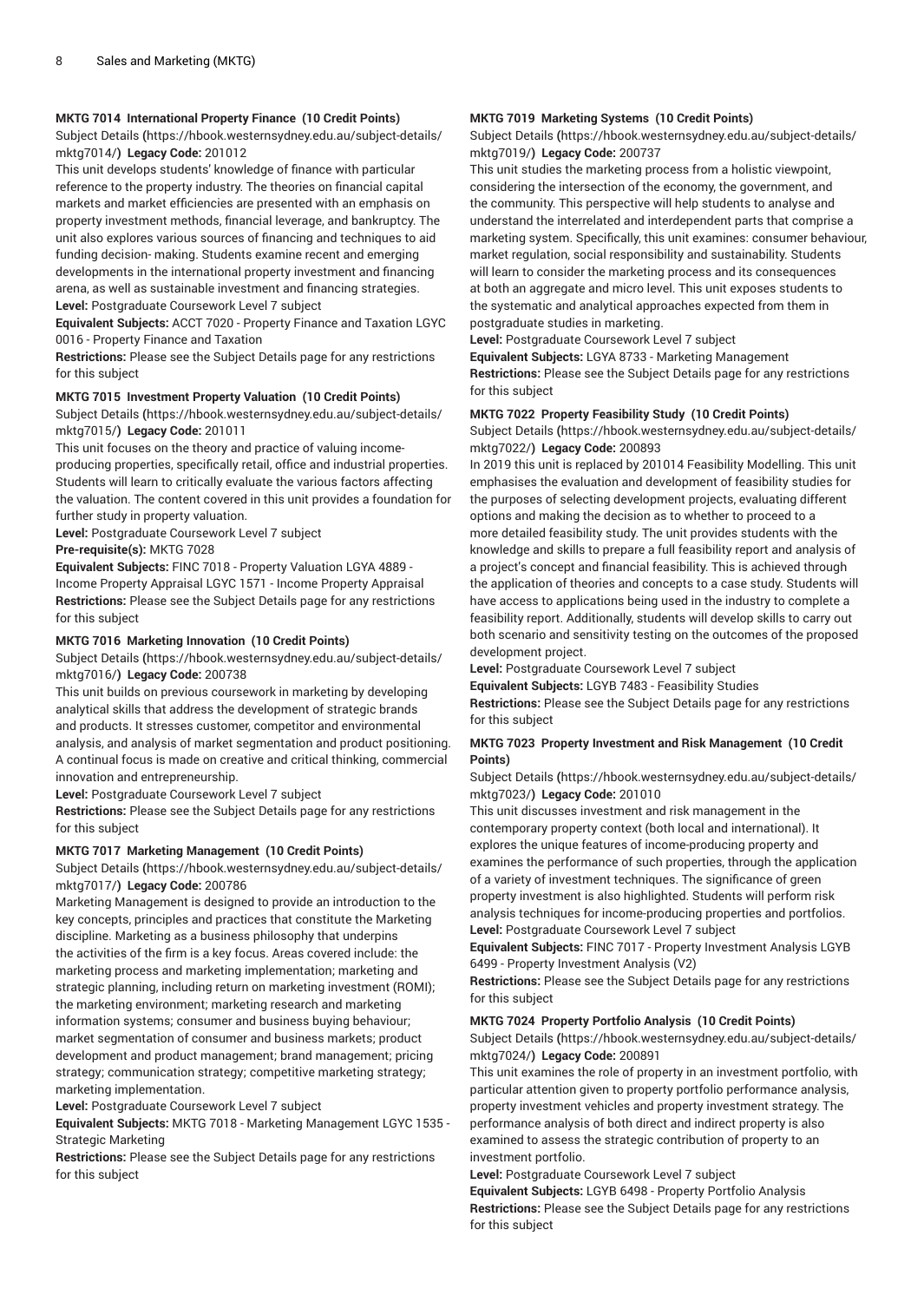## **MKTG 7026 Statutory Valuation and Property Law (10 Credit Points)** [Subject Details](https://hbook.westernsydney.edu.au/subject-details/mktg7026/) **(**[https://hbook.westernsydney.edu.au/subject-details/](https://hbook.westernsydney.edu.au/subject-details/mktg7026/)

[mktg7026/](https://hbook.westernsydney.edu.au/subject-details/mktg7026/)**) Legacy Code:** 201016

This unit covers valuation codes laid down by statute and their application in compulsory acquisition and resumption of property. It also includes compensation valuation for compulsory acquisition, professional negligence, litigation, evidence, and alternative dispute resolution. Students will develop an understanding of professional liability and responsibility, and prepare for role as an expert witness. **Level:** Postgraduate Coursework Level 7 subject **Pre-requisite(s):** MKTG 7028 AND

MKTG 7015

**Restrictions:** Please see the Subject Details page for any restrictions for this subject

# **MKTG 7027 Strategic Marketing for Hospitality and Tourism (10 Credit Points)**

[Subject Details](https://hbook.westernsydney.edu.au/subject-details/mktg7027/) **(**[https://hbook.westernsydney.edu.au/subject-details/](https://hbook.westernsydney.edu.au/subject-details/mktg7027/) [mktg7027/](https://hbook.westernsydney.edu.au/subject-details/mktg7027/)**) Legacy Code:** 200840

Services marketing capabilities are essential for a career in hospitality. Marketing identifies customer needs, targets market segments, and designs products and communications to serve those customers. This unit examines service marketing in the hospitality context with particular focus on the accommodation sector. It considers the roles played by salespeople in packaging and joint branding marketing strategy for hospitality and tourism.

**Level:** Postgraduate Coursework Level 7 subject

**Restrictions:** Please see the Subject Details page for any restrictions for this subject

## **MKTG 7028 Strategic Property Market Analysis (10 Credit Points)**

[Subject Details](https://hbook.westernsydney.edu.au/subject-details/mktg7028/) **(**[https://hbook.westernsydney.edu.au/subject-details/](https://hbook.westernsydney.edu.au/subject-details/mktg7028/) [mktg7028/](https://hbook.westernsydney.edu.au/subject-details/mktg7028/)**) Legacy Code:** 201009

Students will develop an understanding of the property industry and its role in the investment context, as well as the collection and analysis of property data. Markets, institutional property portfolios, the role of Government policy, and the controls that affect development, residential valuation and application of economic theory to property development will also be studied.

**Level:** Postgraduate Coursework Level 7 subject

**Restrictions:** Please see the Subject Details page for any restrictions for this subject

## **MKTG 7029 Strategic Value Creation (10 Credit Points)**

[Subject Details](https://hbook.westernsydney.edu.au/subject-details/mktg7029/) **(**[https://hbook.westernsydney.edu.au/subject-details/](https://hbook.westernsydney.edu.au/subject-details/mktg7029/) [mktg7029/](https://hbook.westernsydney.edu.au/subject-details/mktg7029/)**) Legacy Code:** 200734

This unit focuses on a holistic approach to creating value through the brand building process and including integrated marketing communication strategies. The main objective of the unit is to address the value creation process and the central role that brands play as the mechanism for value creation and communication with interest groups (consumers, employees and other stakeholders). This unit will also cover corporate communications and new media as means of value creation strategies.

**Level:** Postgraduate Coursework Level 7 subject

**Equivalent Subjects:** LGYA 8737 - Promotion Management LGYA 4475 - Promotion and Advertising Overseas

**Restrictions:** Please see the Subject Details page for any restrictions for this subject

# **MKTG 7030 Sustainable Property Development (10 Credit Points)**

[Subject Details](https://hbook.westernsydney.edu.au/subject-details/mktg7030/) **(**[https://hbook.westernsydney.edu.au/subject-details/](https://hbook.westernsydney.edu.au/subject-details/mktg7030/) [mktg7030/](https://hbook.westernsydney.edu.au/subject-details/mktg7030/)**) Legacy Code:** 201013

The unit focusses on the importance of Planning and its role in relation to the property development process. This unit provides a wide ranging study of the objectives, functions, roles and methods of operation of the development process, the financial aspects of development, social considerations, taxation aspects and planning matters.

**Level:** Postgraduate Coursework Level 7 subject

**Equivalent Subjects:** MKTG 7021 - Property Development LGYC 0023 - Property Development (V2)

**Restrictions:** Please see the Subject Details page for any restrictions for this subject

#### **MKTG 7032 Valuation of Special Premises (10 Credit Points)**

[Subject Details](https://hbook.westernsydney.edu.au/subject-details/mktg7032/) **(**[https://hbook.westernsydney.edu.au/subject-details/](https://hbook.westernsydney.edu.au/subject-details/mktg7032/) [mktg7032/](https://hbook.westernsydney.edu.au/subject-details/mktg7032/)**) Legacy Code:** 201017

The value of special premises constitutes an important segment of valuation practice in Australia. A number of special valuation considerations arise in valuation of this class of premises. However, the most compelling reason for studying the valuation of special premises is the fact that such properties provide an ideal vehicle whereby valuation principles and methods of valuation can be practiced and critically evaluated by students.

**Level:** Postgraduate Coursework Level 7 subject **Pre-requisite(s):** MKTG 7028

**Restrictions:** Please see the Subject Details page for any restrictions for this subject

## **MKTG 7033 Customer Experience (10 Credit Points)**

[Subject Details](https://hbook.westernsydney.edu.au/subject-details/mktg7033/) **(**[https://hbook.westernsydney.edu.au/subject-details/](https://hbook.westernsydney.edu.au/subject-details/mktg7033/) [mktg7033/](https://hbook.westernsydney.edu.au/subject-details/mktg7033/)**) Legacy Code:** 201022

Customer experiences occur when there is interaction between a company and their customers for the duration of their relationship. It comprises the customer journey, the consumer-brand 'touchpoints' and the environment in which these experiences happen. Increasing digitisation of the organisation-customer interface has resulted in a shift of buyer expectations where it is easier to compare market offerings and where communication is no longer a one way interaction. This unit considers the complexity of the technology driven relationship where customers become co-creators of their own personalized experiences and how companies can be part of this.

**Level:** Postgraduate Coursework Level 7 subject

**Equivalent Subjects:** MKTG 7004 - Buyer Behaviour

**Restrictions:** Please see the Subject Details page for any restrictions for this subject

## **MKTG 7034 Digital Marketing (10 Credit Points)**

[Subject Details](https://hbook.westernsydney.edu.au/subject-details/mktg7034/) **(**[https://hbook.westernsydney.edu.au/subject-details/](https://hbook.westernsydney.edu.au/subject-details/mktg7034/) [mktg7034/](https://hbook.westernsydney.edu.au/subject-details/mktg7034/)**) Legacy Code:** 201026

In the last decade or so, marketing has moved from traditional practice to the digital realm where technology now drives many decisions in marketing strategy. It is now even more important that all types of organisations are able to deliver the right message, to the right people, at the right time. Digital marketing is often closely linked to the internet as the primary channel of contact and where success is measured via mobile and social media marketing. This unit will teach students the principles of digital marketing so they understand the key frameworks of digital marketing technology and are able to apply marketing strategies to target tech savvy consumers. **Level:** Postgraduate Coursework Level 7 subject

**Equivalent Subjects:** BUSM 7089 - Strategic Marketing for Managers **Restrictions:** Please see the Subject Details page for any restrictions for this subject